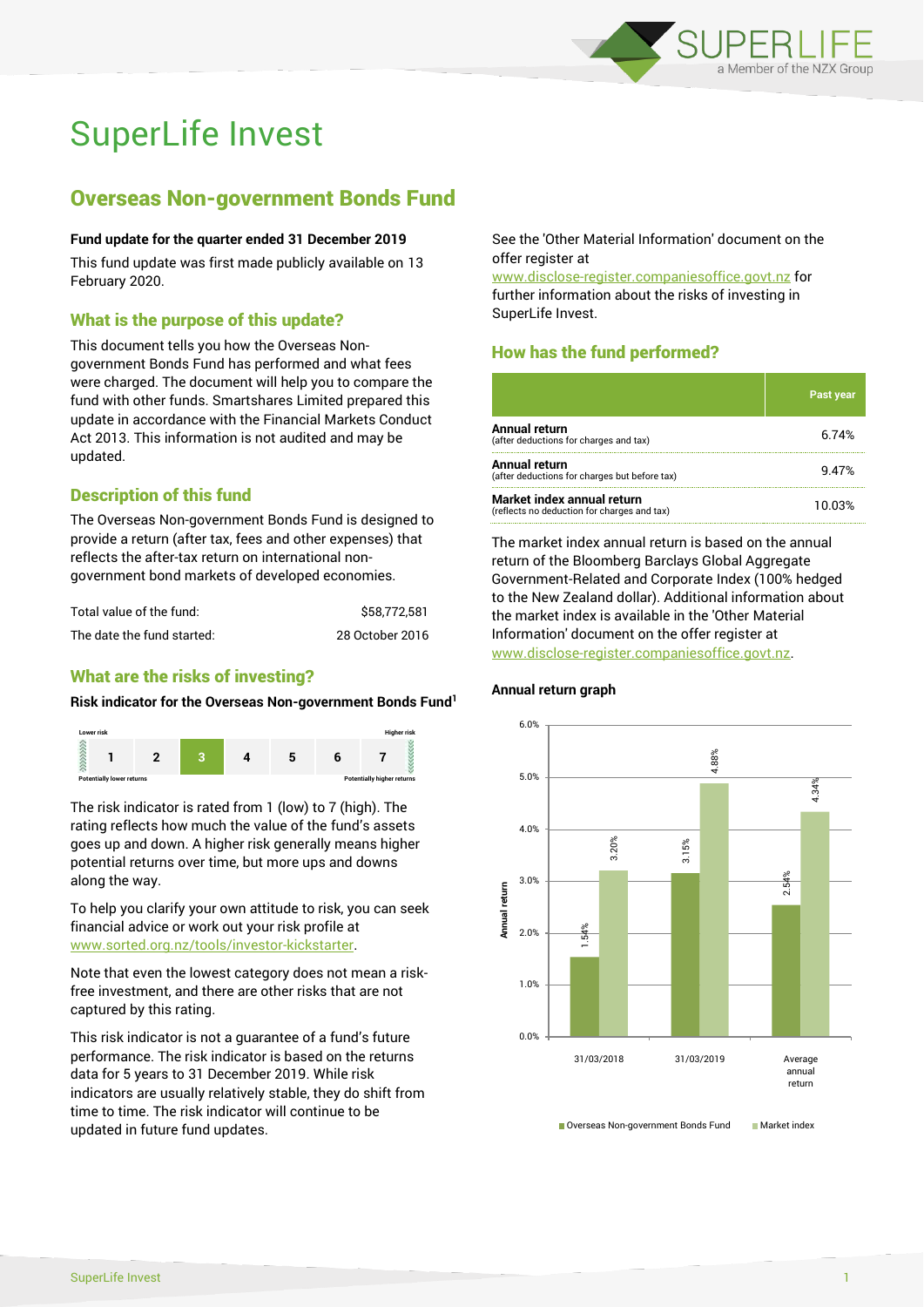

This shows the return after fund charges and tax for each year ending 31 March since the fund started. The last bar shows the average annual return since the fund started, up to 31 December 2019.

**Important:** This does not tell you how the fund will perform in the future.

Returns in this update are after tax at the highest prescribed investor rate (PIR) of tax for an individual New Zealand resident. Your tax may be lower.

## What fees are investors charged?

Investors in the Overseas Non-government Bonds Fund are charged fund charges. In the year to 31 March 2019 these were:

|                                                       | % per annum of fund's<br>net asset value |  |  |
|-------------------------------------------------------|------------------------------------------|--|--|
| <b>Total fund charges</b>                             | 0.44%                                    |  |  |
| Which are made up of:                                 |                                          |  |  |
| <b>Total management and administration</b><br>charges | 0.44%                                    |  |  |
| Including:                                            |                                          |  |  |
| Manager's basic fee                                   | 0.25%                                    |  |  |
| Other management and<br>administration charges        | 0.19%                                    |  |  |
| Other charges                                         | Dollar amount per investor               |  |  |
| Administration fee                                    | \$12 per annum                           |  |  |

Investors may also be charged individual action fees for specific actions or decisions (for example, if an investor has a financial adviser and has agreed to pay a fee to the adviser for providing financial advice). See the Product Disclosure Statement for SuperLife Invest for more information about those fees.

Small differences in fees and charges can have a big impact on your investment over the long term.

GST is included in the fund charges set out above.

## Example of how this applies to an investor

Jess had \$10,000 in the fund and did not make any further contributions. At the end of the year, Jess received a return after fund charges were deducted of \$674 (that is 6.74% of her initial \$10,000). Jess paid other charges of \$12. This gives Jess a total return after tax of \$662 for the year.

## What does the fund invest in?

#### **Actual investment mix**

This shows the types of assets that the fund invests in.



#### **Target investment mix**

This shows the mix of assets that the fund generally intends to invest in.

| <b>Asset Category</b>        | <b>Target asset mix</b> |
|------------------------------|-------------------------|
| Cash and cash equivalents    | 1.00%                   |
| New Zealand fixed interest   |                         |
| International fixed interest | 99.00%                  |
| Australasian equities        |                         |
| International equities       |                         |
| Listed property              |                         |
| Unlisted property            |                         |
| Commodities                  |                         |
| Other                        |                         |